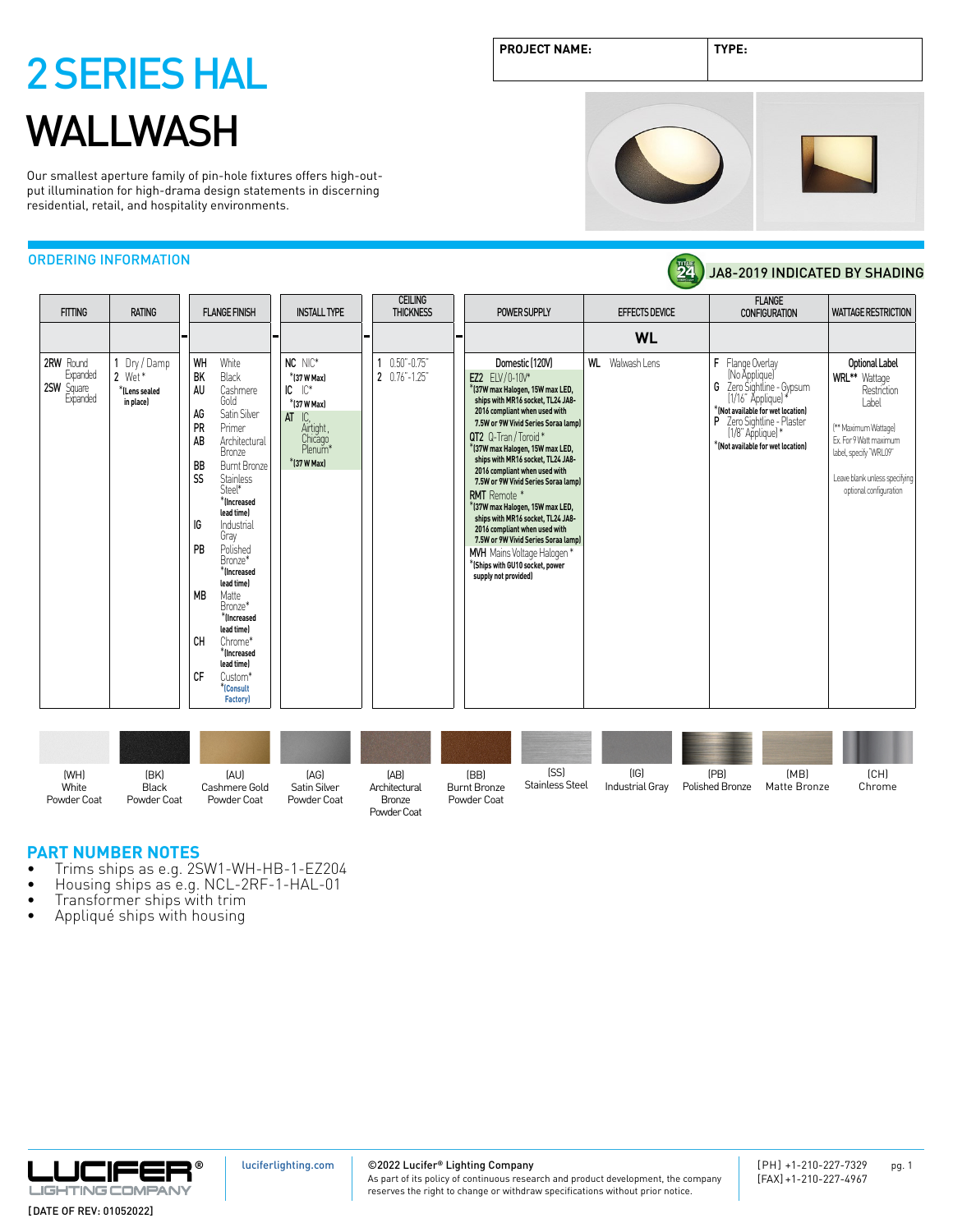### **ACCESSORIES**

**ROUTER TOOL GUIDE** (Dry / Damp locations only) Recommended for Zero-Sightline installations in wood ceilings. □ DLA-RTG-2S-RD Tool, router guide, round; reusable □ DLA-RTG-2S-SQ Tool, router guide, square; reusable

#### **EMERGENCY LIGHTING - REMOTE MOUNT ONLY**

During disruption of main power, emergency battery inverter provides temporary 120V or 277V to fixture.

| $\square$ EMB-S-20/25-120/277-LEDX | 20/25 watt max capacity, 120 or 277 VAC 60Hz, Non-Dimmable |
|------------------------------------|------------------------------------------------------------|
| $\Box$ EMB-S-100-120-LEDX          | 100 watt max capacity, 120 VAC 60Hz, Dimmable              |
| $\Box$ EMB-S-100-277-LEDX          | 100 watt max capacity, 277 VAC 60Hz, Dimmable              |
| $\Box$ EMB-S-250-120/277-LEDX      | 250 watt max capacity, 120 or 277 VAC 60Hz, Dimmable       |

### SORAA VIVID SERIES MR-16 LED LAMPS

¨ **S-SM16-07-36D-927-03** 7.5W, 95CRI, 2700K, 36° Flood ¨ **S-SM16-07-36D-930-03** 7.5W, 95CRI, 3000K, 36° Flood

#### SORAA BRILLIANCE SERIES MR-16 LED LAMPS

¨ **S-SM16-07-36D-827-03** 7.5W, 80CRI, 2700K, 36° Flood ¨ **S-SM16-07-36D-830-03** 7.5W, 80CRI, 3000K, 36° Flood

#### MR-16 HALOGEN LAMPS

□ 12-37-HRIR-FL 37W IR Halogen 35° Flood



©2022 Lucifer**®** Lighting Company

As part of its policy of continuous research and product development, the company reserves the right to change or withdraw specifications without prior notice.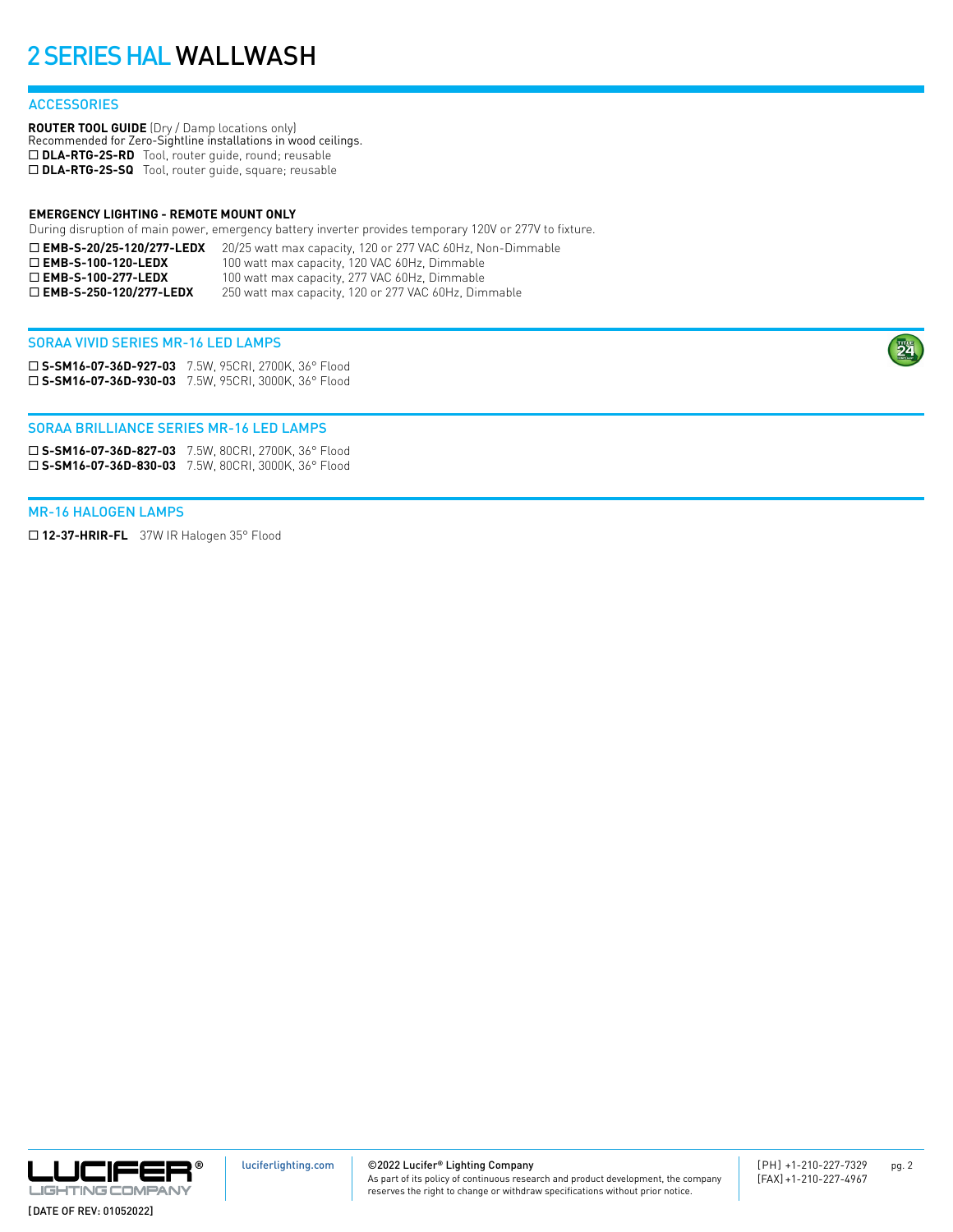### DOWNLIGHT

Die-cast baffle and precision kick reflector provide dynamic wall grazing and minimal aperture glare.

#### A ADJUSTABLE YOKE

Adjustable yoke allows for quick exchange of lamp and effects devices. Accommodates up to 2 effects devices.

B EFFECTS DEVICES

Wallwasher lens included and sealed in wet location fixture.

#### $\mathbf \Theta$ TRIM PLATE

Wet location features integral silicone gasket.

- Dry / Damp Location: Thickness measures 0.065"
- Wet Location: Sealed aperture and integral silicone gasket. 0.15"return, installed as flange overlay only.

#### $\boldsymbol{0}$ DOWNLIGHT TRIM ADAPTER

Included with fixture and required for installation. Uses (2) #6-32 flat-head screws with varying lengths to accommodate ceiling depth. Installed after ceiling is complete. Requires 3.75" cutout for flange overlay applications.

#### $\bf{0}$ RETENTION

Engineered integral ball plungers correspond to trim adaptor ensuring snug fit against finished ceiling.

ROUND WET LOCATION Ø4.10" DRY LOCATION **A B C**  $4.20"$   $\Box$   $4.10"$ Ø2.40" Ø4.42" Ø2.40"

**SQUARE** 











[luciferlighting.com](http://luciferlighting.com/)

©2022 Lucifer**®** Lighting Company

As part of its policy of continuous research and product development, the company reserves the right to change or withdraw specifications without prior notice.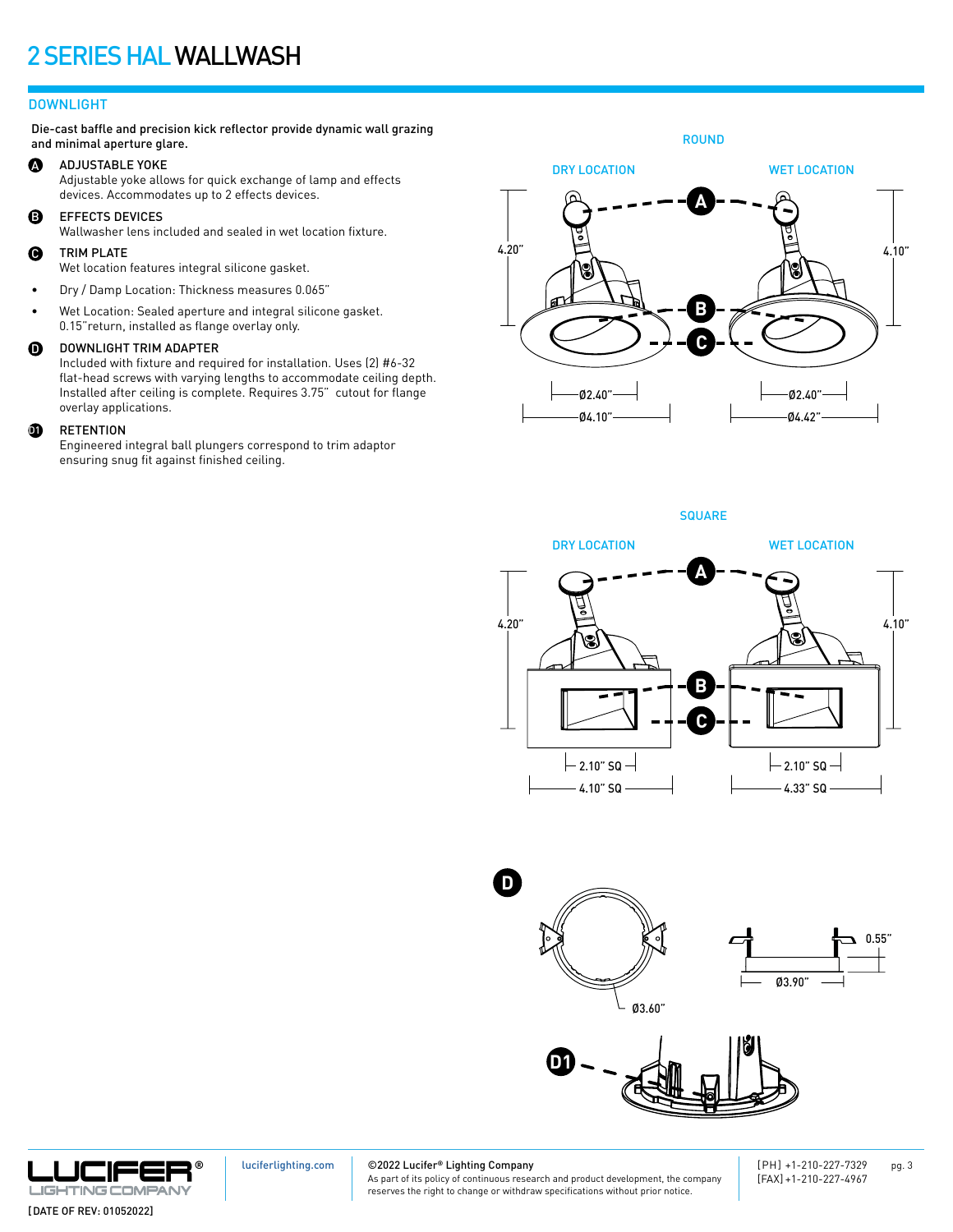- NO INSULATION CONTACT (NON-IC) HOUSING E
- Included with NC install types.
- Minimum 0.50" setback from combustible and non-combustible materials on all sides and top of housing.
- Minimum 3.00" setback from insulation material having max R-Value 30 on all sides and top of housing.
- Minimum 6.00" setback from polycell spray foam insulation having max R-Value 60.
- INSULATION CONTACT (IC) HOUSING F
- Included with AT and IC install types
- No setback from polycell spray foam insulation having max R-Value of 60 on all sides and top of IC housing.

### HOUSING / MOUNTING NOTES

- AT install type is required for Chicago Plenum, Airtight and Title 24 (JA8) applications.
- Do not install in environments where ambient temperatures exceed 40°C (104°F).
- Power supply compartment and all splice connections may be serviced from room side.
- Consult factory for spacing requirements for any installations exceeding R-Value 60.
- Hanger bars fitted to short side of housing, and long side of Low Flux housings; extend from 14.0" to 24.0", but may be field cut to accommodate narrow stud spacing.
- Hanger bars and brackets add 4.00" to the overall dimension, but are exclusive of the setback requirements.
- Driver assembly ships with trim, not housing. Housing and trim feature mating quick-connect plugs for ease of installation.

## ZERO-SIGHTLINE INSTALLATIONS

Zero-Sightline installations available for Dry / Damp location fixtures only. When installed according to manufacturer's instructions and ceiling conditions are met, fixture is flush with the ceiling plane. Consult 2-Series Installation Guidelines for appropriate ceiling cutouts and instructions for proper Zero-Sightline installations.

#### APPLIQUÉ G

- Specified on Flange Configuration and ships with housing; ships separately on remodel installations.
- For use in sheetrock ceiling applications.
- 1/16" Appliqué (G Flange Configuration) recommended for gypsum ceiling installations and has plaster stop thickness of 1/16".
- Recommended for painted ceiling applications.
- 1/8" Appliqué (P Flange Configuration) offers double thick plaster stop of 1/8" where a heavier application of mud is preferred. Recommended for colorfast and venetian plaster applications.
- Not recommended for stucco applications.

#### ROUTER TOOL GUIDE H

- Specified separately and used with Flange Overlay configurations.
- For use in wood ceiling applications. **• DLA-RTG-2S-RD** or **DLA-RTG-2S-SQ** required for wood Zero-Sightline ceiling installations.
- Router tool guide is reusable and suitable for multiple fixtures.

HOUSING DIMENSIONS / DRAWINGS









0.062" plaster stop [G] 0.125" plaster stop [P]



0.062" plaster stop [G] 0.125" plaster stop [P]

 $\overline{\phantom{a}}$ 





[luciferlighting.com](http://luciferlighting.com/)

### ©2022 Lucifer**®** Lighting Company

As part of its policy of continuous research and product development, the company reserves the right to change or withdraw specifications without prior notice.

[PH] +1-210-227-7329 pg. 4 [FAX] +1-210-227-4967